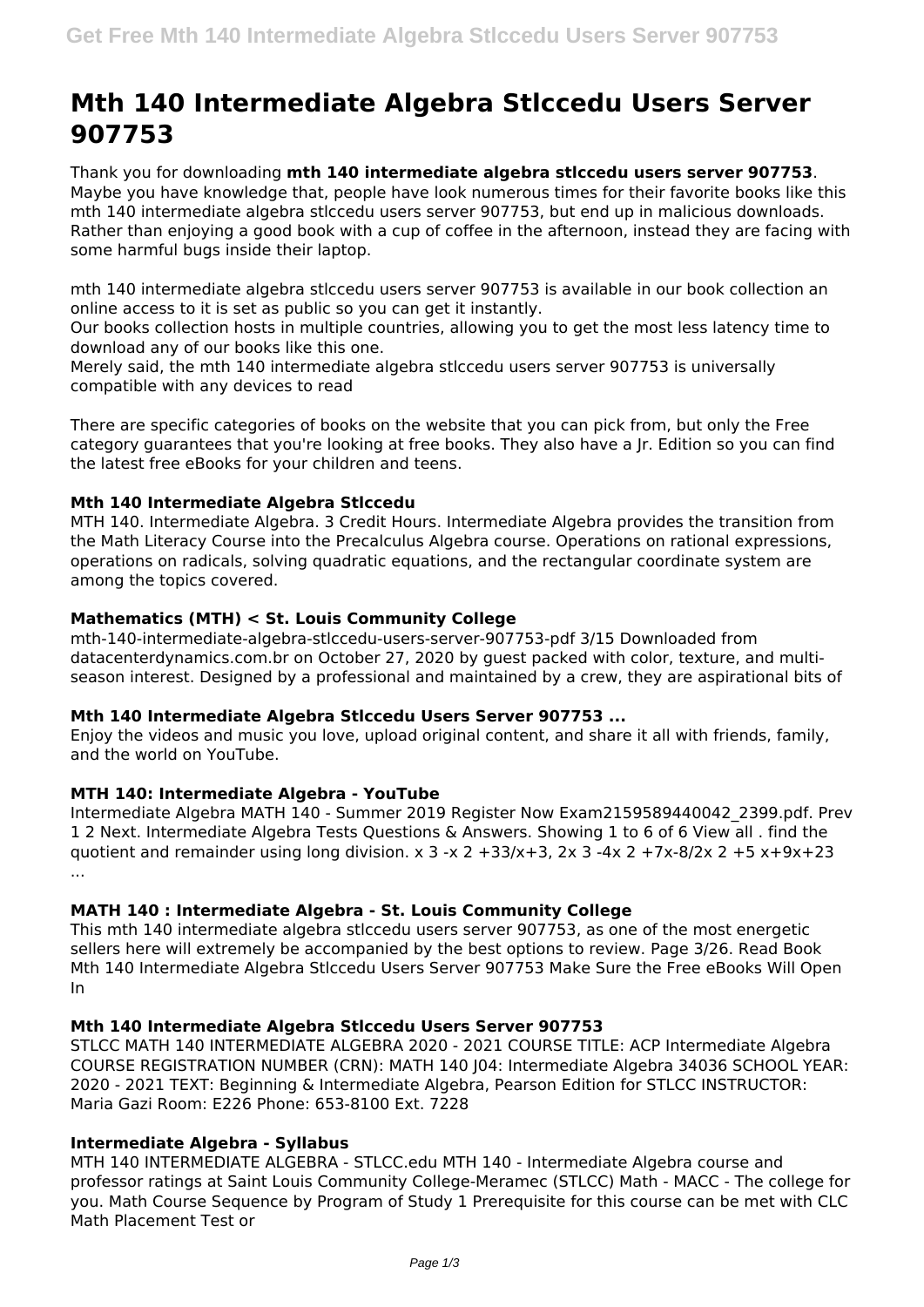## **Mth 140 Intermediate Algebra Stlccedu Users Server 907753**

Forest Park LVL Math 140 Fall 2020 Coronavirus (COVID-19) Information Students must be prepared for any, and all, classes to be moved online in response to changes in the coronavirus status. Please visit the COVID-19 website for the latest update. Section Information Course Title: Intermediate Algebra Course Prefix, Number, and Section: MTH 140 408 Course Registration Number (CRN): 32413 ...

## **MTH 140 408 (2).docx - Forest Park LVL Math 140 Fall 2020 ...**

MTH 140: Intermediate Algebra: 3: MTH 030 or MTH 040 or MTH 050 with a grade of "C" or better or satisfactory score on placement test and Reading Proficiency. GE 101: Technical Computer Applications: 3: Reading Proficiency. GE 131: Engineering Technology Orientation: 1: Reading Proficiency. GE 135: Blueprint Reading for Engineering Technicians ...

## **Engineering Technology, Associate in Applied Science < St ...**

MTH 099. Intermediate Algebra. 3 Credit Hours. Real number operations, polynomials, factoring, rational numbers and rational expressions. Cannot be used to fulfill the 120 credits required for graduation.

## **Course Descriptions and Current Offerings - UM Math Department**

This is a preliminary list, provided to indicate which courses will be offered for the summer 2020 term. The official summer 2020 class schedule (with additional details) is available online.

## **Meramec 2020 Summer Semester Courses - STLCC**

Mathematics course descriptions at Harper College are available for MTH 055: Basic Mathematics, through MTH 225: Business Statistics.

# **MATHEMATICS | Catalog: Harper College**

Intermediate Algebra covers elementary set notation, a description of the Real number system, its major subsets, and an introduction to the Complex number system. Simplifying exponents, and algebraic expressions. Solving linear, quadratic, rational, and radical equations. Linear inequalities and systems of equations are also solved.

## **MTH 111 - Intermediate Algebra < CourseLeaf**

INTERMEDIATE ALGEBRA. MTH:140- INSTRUCTOR: PATRICIA A. SUESS. OFFICE PHONE AND VOICE MAIL: 314-513-4852 E-MAIL: psuess@stlcc.edu. CELL PHONE: 314-412-8681 OFFICE HOURS: 7:30 – 8:00 AM & 12:00 – 1:15 PM Mondays & Wednesdays. 7:30 – 8:50 AM & 10:00 – 10:50 AM & 12:00 – 12:30 PM Tuesdays & Thursdays

## **ST**

MTH 140 - Intermediate Algebra course and professor ratings at Saint Louis Community College-Meramec (STLCC)

## **Professor Ratings: MTH 140: Saint Louis Community College ...**

This is a preliminary list, provided to indicate which courses will be offered for the summer 2020 term. The official summer 2020 class schedule (with additional details) is available online.

## **Florissant Valley 2020 Summer Semester Courses**

MTH 098 with a grade of C or better, or MTH 099 with a grade of C or better, or MCC Level 6 Mathematics Placement. \*MTH 098, MTH 099, and MTH 104 are developmental courses. They do not fulfill a mathematics requirement for an Associate in Arts or Associate in Science degree.

## **MTH-104: Intermediate Algebra | Class Schedule | Monroe ...**

MTH 1100/1105 Fundamentals of Algebra and Intermediate Algebra. Posted on 02.11.2020. Math 1100/1105 Fundamentals of Algebra and Intermediate

## **MTH 1100/1105 Fundamentals of Algebra and Intermediate Algebra**

Read Mth 140 Intermediate Algebra Stlccedu Users Server 907753 PDF Paperback. Download if2 mock exam PDF. Download automotive electricity electronics 4th edition Library Binding. Read MECHANICAL MEASUREMENTS 5TH EDITION FIGLIOLA SOLUTIONS MANUAL Library Binding.